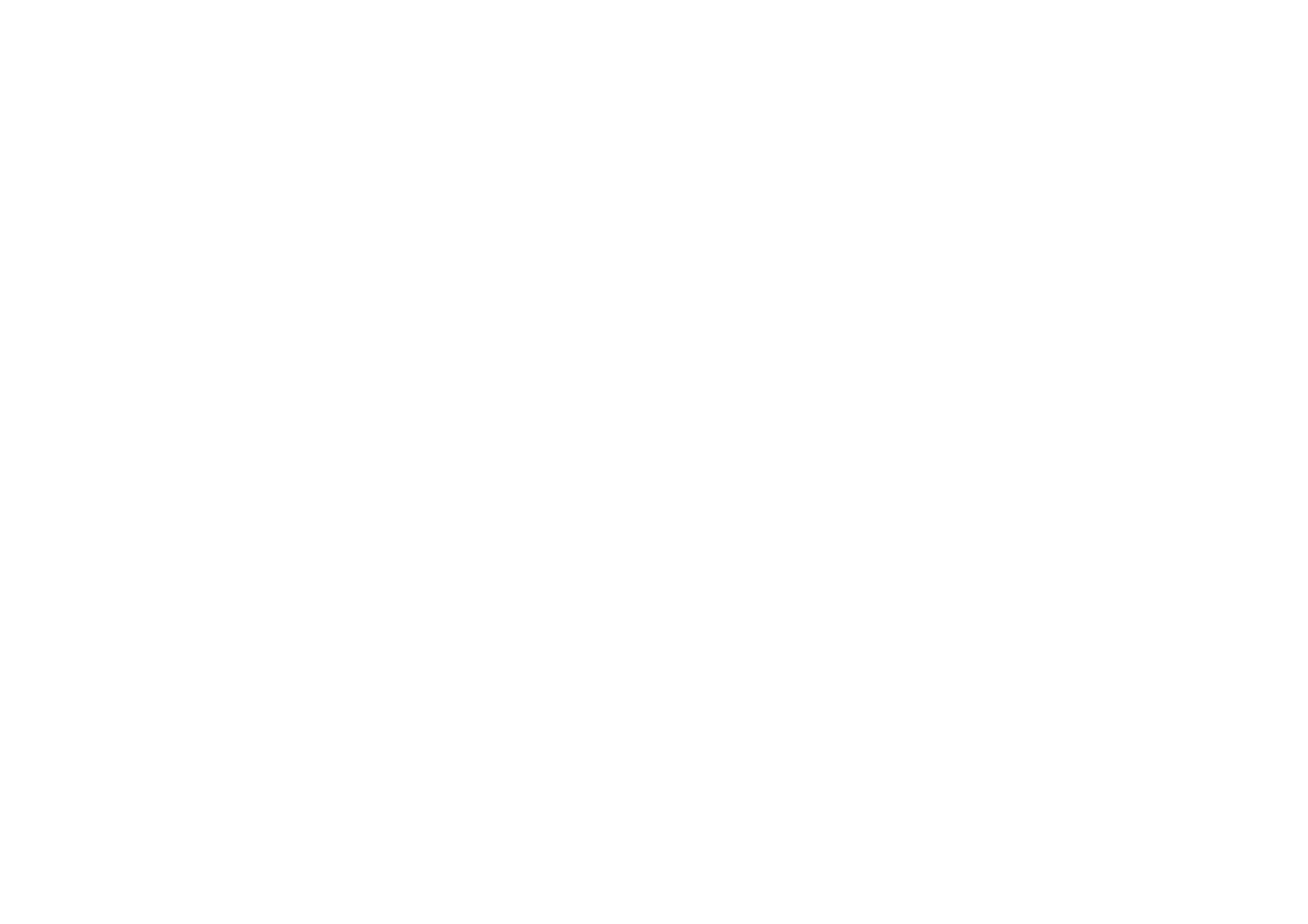## **Third Set of Proposed Editorial Changes and Minor Amendments to the Submitted Version of the Core Strategy (September 2011)**

This document has been produced to support the Submission version of the Selby District Core Strategy.

The table below lists the third set of editorial changes and minor amendments which the Council wishes to make to the Submitted version of the Core Strategy. The proposed changes are intended to correct anomalies, ensure consistency and provide clarification on points arising in connection with the Matters and Issues identified by the Inspector for Examination. They specifically do not include changes in policy or regarding soundness as these are matters to be considered through the Examination process.

| Unique<br>Ref No<br><b>URN</b> | Paragraph/policy                              | <b>Change Required</b>                                                                                                                                                                                                                                                                                                                                                                                                                                                                                                                                                                                                                                                                                                                                                                                                                                   |
|--------------------------------|-----------------------------------------------|----------------------------------------------------------------------------------------------------------------------------------------------------------------------------------------------------------------------------------------------------------------------------------------------------------------------------------------------------------------------------------------------------------------------------------------------------------------------------------------------------------------------------------------------------------------------------------------------------------------------------------------------------------------------------------------------------------------------------------------------------------------------------------------------------------------------------------------------------------|
|                                | <b>Section 4 Spatial Development Strategy</b> |                                                                                                                                                                                                                                                                                                                                                                                                                                                                                                                                                                                                                                                                                                                                                                                                                                                          |
| PC3.1                          | Para 4.30                                     | Insert 'allocation of sites in DPD's and' after 'will also influence the', to clarify that the locational<br>criteria in the plan for considering development proposals also apply to allocations                                                                                                                                                                                                                                                                                                                                                                                                                                                                                                                                                                                                                                                        |
| PC3.2                          | CP1 Part B                                    | Substitute 'Where appropriate the assessment of sites will form part of a PPS25 Sequential<br>Test in order to direct development to areas with the lowest flood risk, taking account of the<br>most up to date flood risk data available from the Environment Agency, the vulnerability of<br>the type of development proposed and its contribution to achieving vital and sustainable<br>communities', for 'A sequential approach will also be adopted to direct development to areas with<br>the lowest flood risk identified through the Selby Strategic Flood Risk Assessment, taking account of<br>the vulnerability of the type of development proposed and its contribution to achieving vital and<br>sustainable communities' in the second part of Part B of the policy. This is to clarify the pre-<br>eminence of the PPS25 sequential test. |
| PC3.3                          | CP1 Part A b)                                 | Substitute 'through small scale allocations' for '(inside Development Limits) through exception<br>sites', and insert 'finside development limits' after 'proposals', to remove an anomaly from the                                                                                                                                                                                                                                                                                                                                                                                                                                                                                                                                                                                                                                                      |